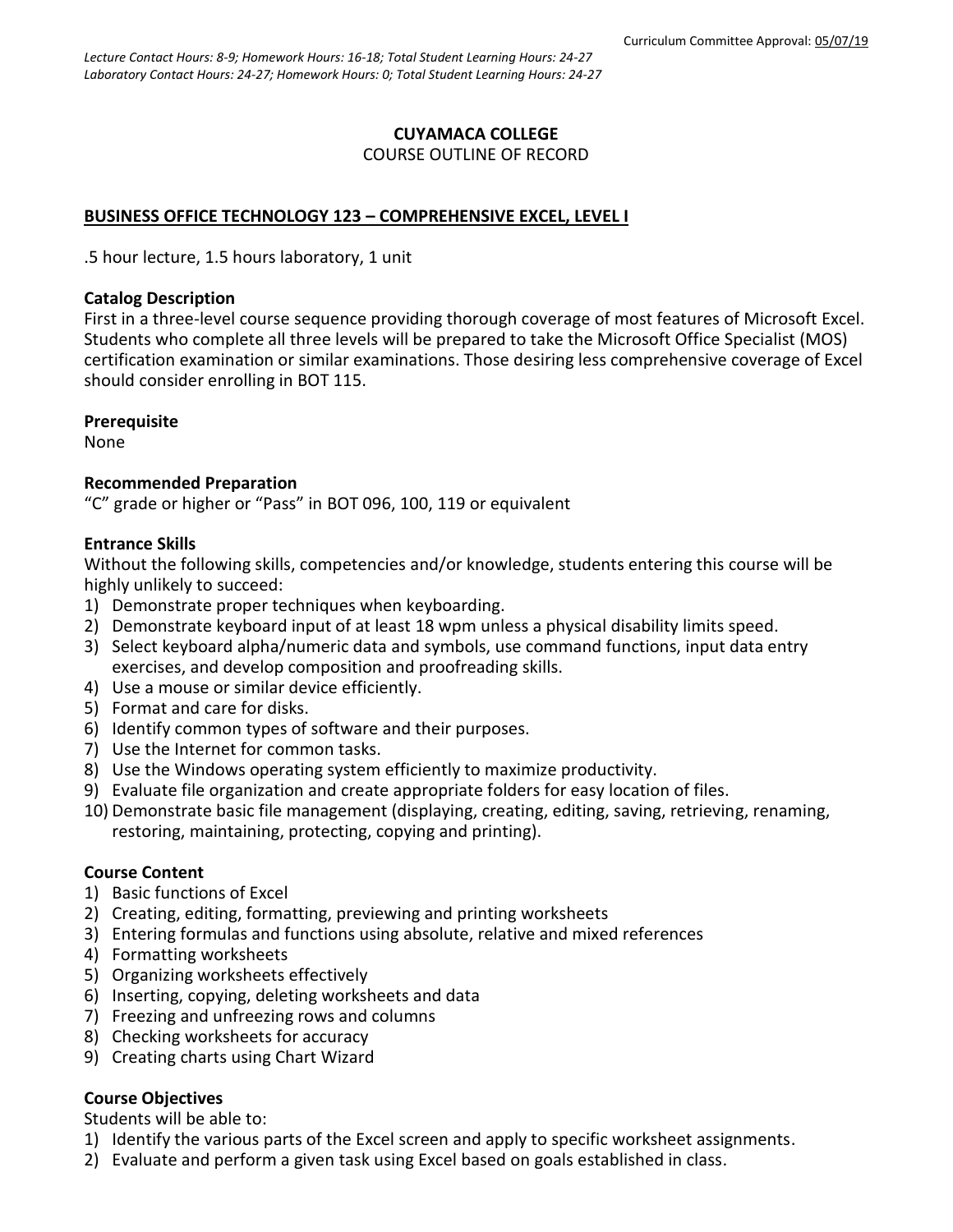- 3) Use Excel to create, edit, format and print workbooks.
- 4) Use the appropriate functions in Excel to analyze statistical, financial, date and time, and logical data.
- 5) Use absolute, relative and mixed reference formulas to copy and manage large amounts of data.
- 6) Format worksheets to enhance and emphasize data according to criteria established in class.
- 7) Demonstrate how to manage larger worksheets effectively by freezing and unfreezing rows and columns.
- 8) Organize data in worksheets of different workbooks and in multiple worksheets of the same workbook, and explain the effectiveness of these procedures in managing large databases.
- 9) Demonstrate how to move and copy data and whole worksheets from workbook to workbook.
- 10) Use Excel's error indicators to check worksheets for accuracy, and correct formulas as needed.
- 11) Create charts using Chart Wizard, and explain data represented in graphical format.

#### **Method of Evaluation**

A grading system will be established by the instructor and implemented uniformly. Grades will be based on demonstrated proficiency in subject matter determined by multiple measurements for evaluation, one of which must be essay exams, skills demonstration or, where appropriate, the symbol system.

- 1) Exercises and assessments that measure students' ability to:
	- a. Create and edit worksheets.
	- b. Use functions.
	- c. Use absolute, relative and mixed references in formulas.
	- d. Use formats to clarify and emphasize data.
	- e. Freeze rows and columns to increase readability and decrease errors.
- 2) Tests, midterm and final exams including practical demonstrations that measure students' ability to:
	- a. Use proper terminology for features of Excel.
	- b. Create and edit formulas.
	- c. Organize and manage data into different worksheets of the same workbook.
	- d. Create charts.

#### **Special Materials Required of Student**

Electronic storage media

#### **Minimum Instructional Facilities**

Computer lab with appropriate software

#### **Method of Instruction**

- 1) One-on-one lecture and/or group lecture
- 2) Self-paced reading, hands-on practice, assignments and projects
- 3) Individual assistance

## **Out-of-Class Assignments**

Assigned textbook reading

#### **Texts and References**

- 1) Required (representative example): Rutkosky, et al. *Benchmark Series: Microsoft Excel 365.* Paradigm, 2020.
- 2) Supplemental: None

## **Exit Skills**

Students having successfully completed this course exit with the following skills, competencies and/or knowledge:

1) Identify the various parts of the Excel screen and use proper terminology.